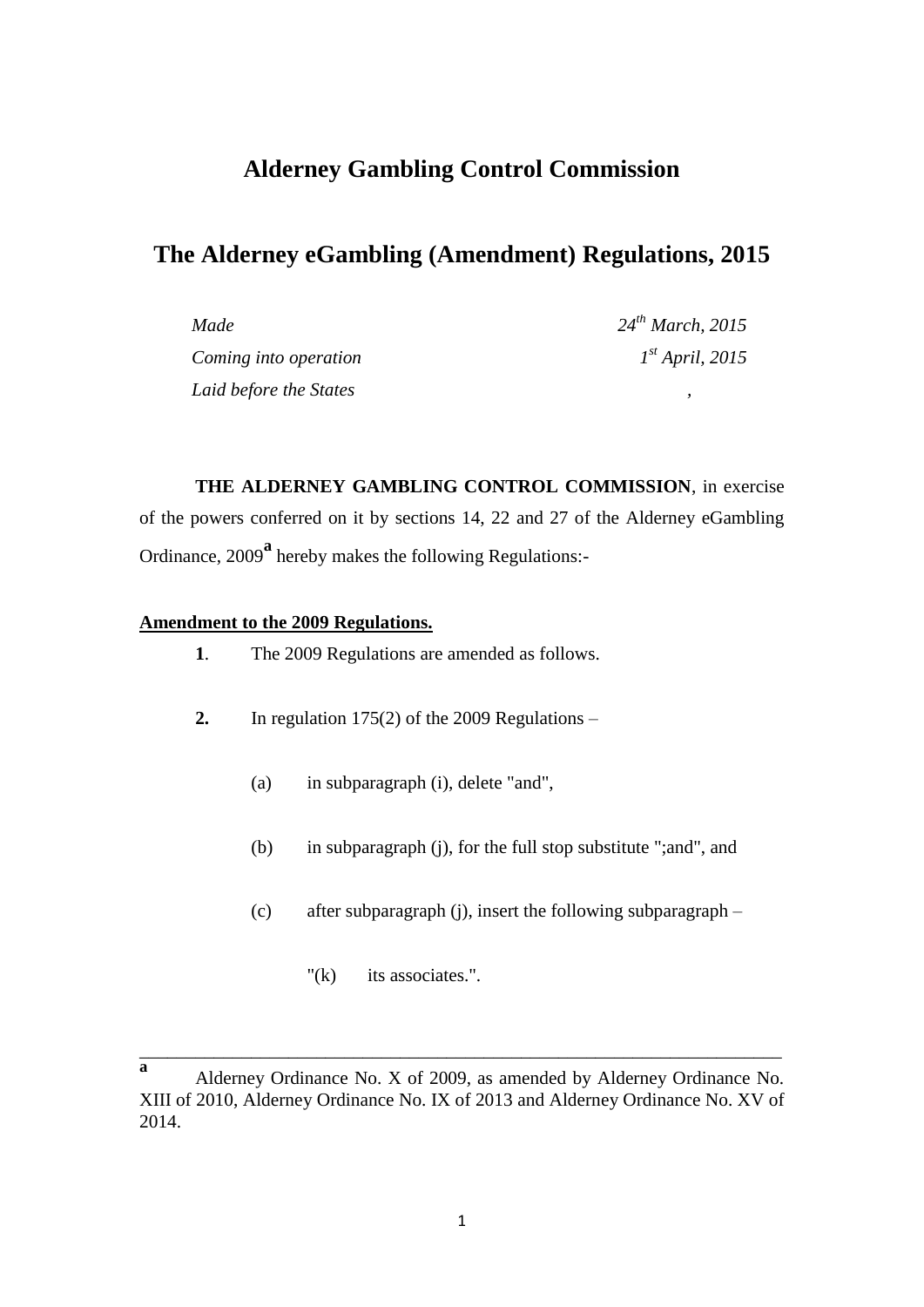**3.** In regulation 180 of the 2009 Regulations, after the full stop insert the following paragraph –

"For the avoidance of doubt, where an associate of an eGambling licensee or Category 2 associate certificate holder is referred to in a licensee or certificate holder's internal control system, the Commission shall refer to the criteria set out in regulation 22, 42 or 67 (as the case may be) in evaluating whether the internal control system satisfies the requirements of the Ordinance and the regulations.".

- **4.** In regulation 242 of the 2009 Regulations
	- (a) in paragraph (1), for "of the" substitute "of each", and
	- (b) after paragraph (4) insert –

.,

"(5) An eGambling licensee and a Category 2 associate certificate holder shall by no later than the  $20<sup>th</sup>$  day of each month submit to the Commission a report in the format set out in Schedule 19A in respect of the number of gambling business associates associated with the eGambling licensee or the Category 2 associate certificate holder during the preceding calendar month.".

**5.** In Schedule 11 to the 2009 Regulations, for sections 1.8 to 1.10 (inclusive) of the list of contents of the application document substitute –

- 1.8 Money Laundering and Financing of Terrorism  $(^{\circ}ML/FT")$
- 1.9 Business Associates, Foreign Branches and Subsidiaries (General)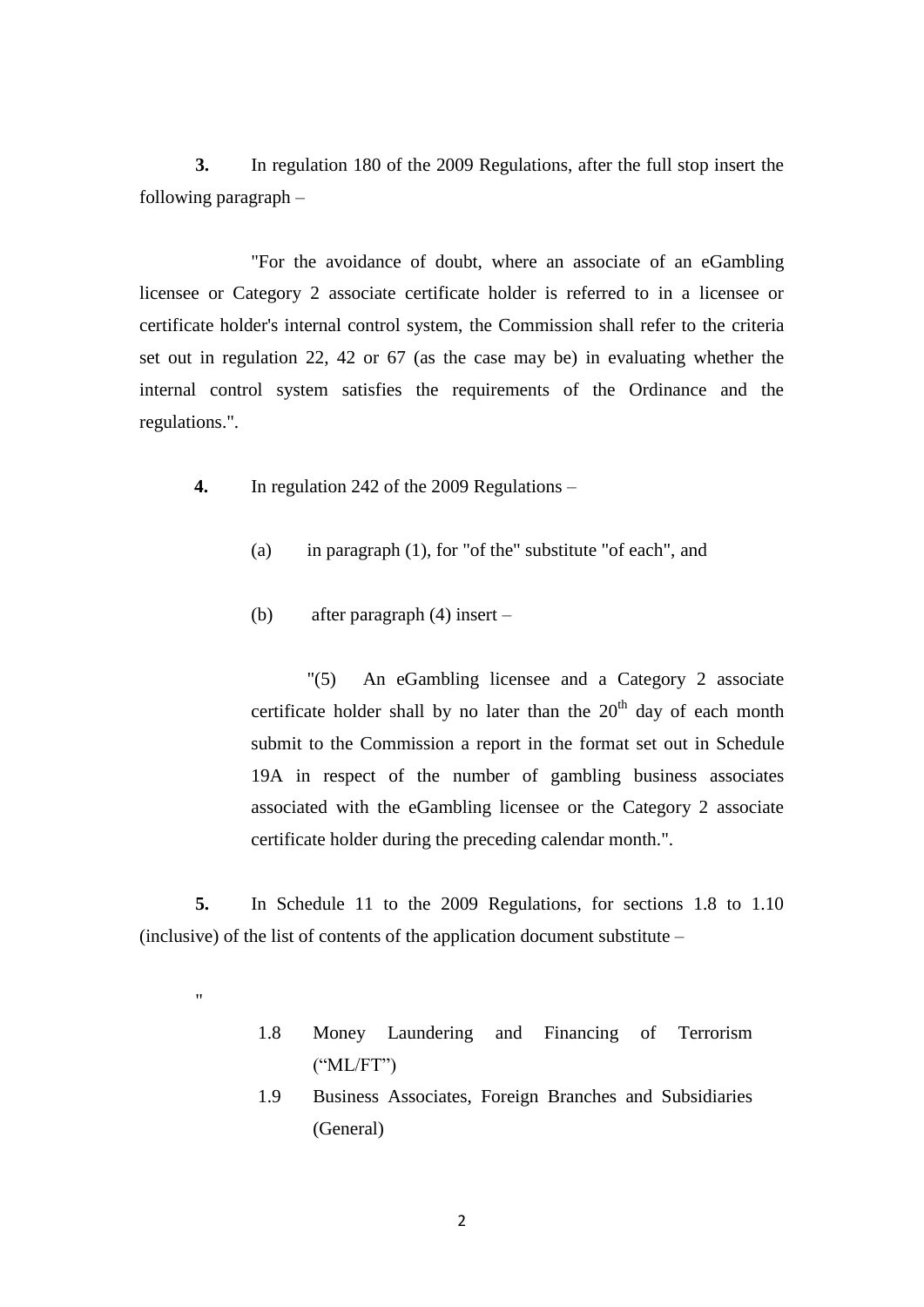1.10 Due Diligence on Business Associates to or from which the Licensee Exports or Imports Players

**6.** In paragraph 11(1)(d) of Schedule 16 to the 2009 Regulations, after "Category 2 eGambling licensee" wherever so appearing insert "or Category 2 associate certificate holder".

**7.** After Schedule 19 to the 2009 Regulations, insert the following Schedule –

" Regulation 242(5)

".

#### **SCHEDULE 19A**

#### **FORMAT OF MONTHLY GAMBLING BUSINESS ASSOCIATE REPORT FOR eGAMBLING LICENSEES AND CATEGORY 2 ASSOCIATE CERTIFICATE HOLDERS**



The format of an eGambling licensee or Category 2 associate certificate holder's monthly gambling business associate report to the Commission in respect of regulation 242(5) shall be as follows:

## **"INDEX [Calendar Month reporting period]**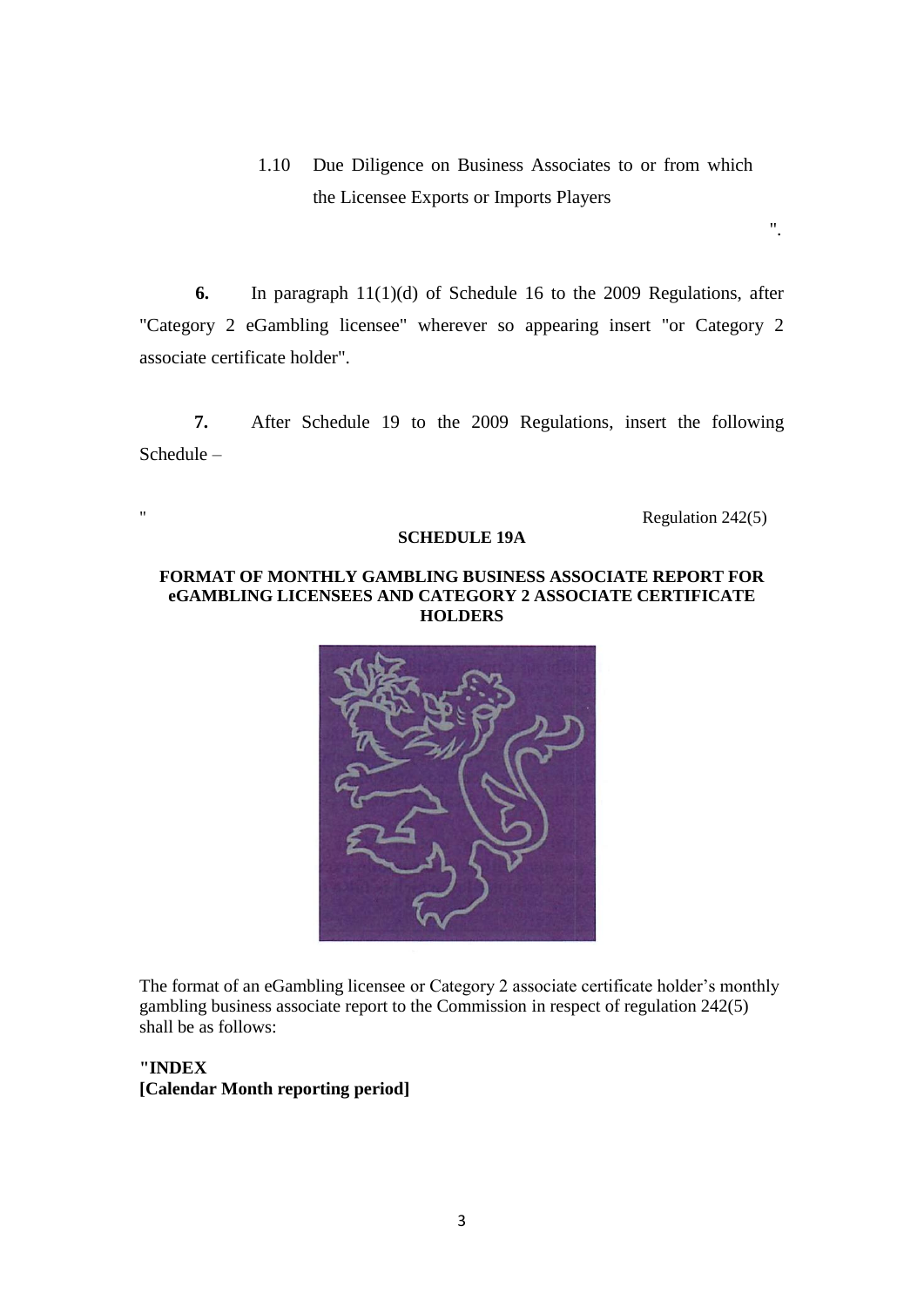|                | Name of Gambling                   | <b>Date Gambling Business</b>                | <b>Date Gambling Business</b> |
|----------------|------------------------------------|----------------------------------------------|-------------------------------|
|                | <b>Business Associate</b>          | Associate added to the                       | Associate removed from        |
|                | (as contained in Part A of $\vert$ | eGambling licensee or the eGambling licensee |                               |
|                | section $1.10$ of<br>the           | Category 2 associate                         | or Category 2 associate       |
|                | eGambling licensee or              | certificate holder's                         | certificate holder's          |
|                | Category 2 associate               | approved ICS                                 | approved ICS (leave           |
|                | certificate holder's               |                                              | blank if relationship is      |
|                | approved internal control          |                                              | ongoing).                     |
|                | system ("ICS"))                    |                                              |                               |
|                |                                    |                                              |                               |
| 2              |                                    |                                              |                               |
| 3              |                                    |                                              |                               |
| $\overline{4}$ |                                    |                                              |                               |
| 5              |                                    |                                              |                               |
| 6              |                                    |                                              |                               |
|                |                                    |                                              |                               |
| 8              |                                    |                                              |                               |
| 9              |                                    |                                              |                               |
| 10             |                                    |                                              |                               |

#### **CERTIFICATION**

I hereby certify that I am duly authorised to submit this certification; that I believe the information in this return is true and to the best of my knowledge and belief; and that having made reasonable enquiries, I have:

1. informed the Alderney Gambling Control Commission, to the best of my knowledge and belief, of any material changes to the statement of structure and organisation of the business and its control, supplied at the time of the application, or subsequently

2. complied to the best of my knowledge and belief, with the requirement to inform the Alderney Gambling Control Commission about key events, and

3. Formed a reasonable opinion that the licensed entity has adequate resources to operate in accordance with the Licensing objectives, the Licensing conditions and codes for the foreseeable future.

**Please note that it is an offence under section 24 of the Alderney eGambling Ordinance, 2009 for any person, without reasonable excuse, to give the Alderney Gambling Control Commission information which is false or misleading.** 

".

| <b>Name</b>                         |  |
|-------------------------------------|--|
| <b>Position held (Must be a key</b> |  |
| Individual                          |  |
| Date                                |  |

**Interpretation.**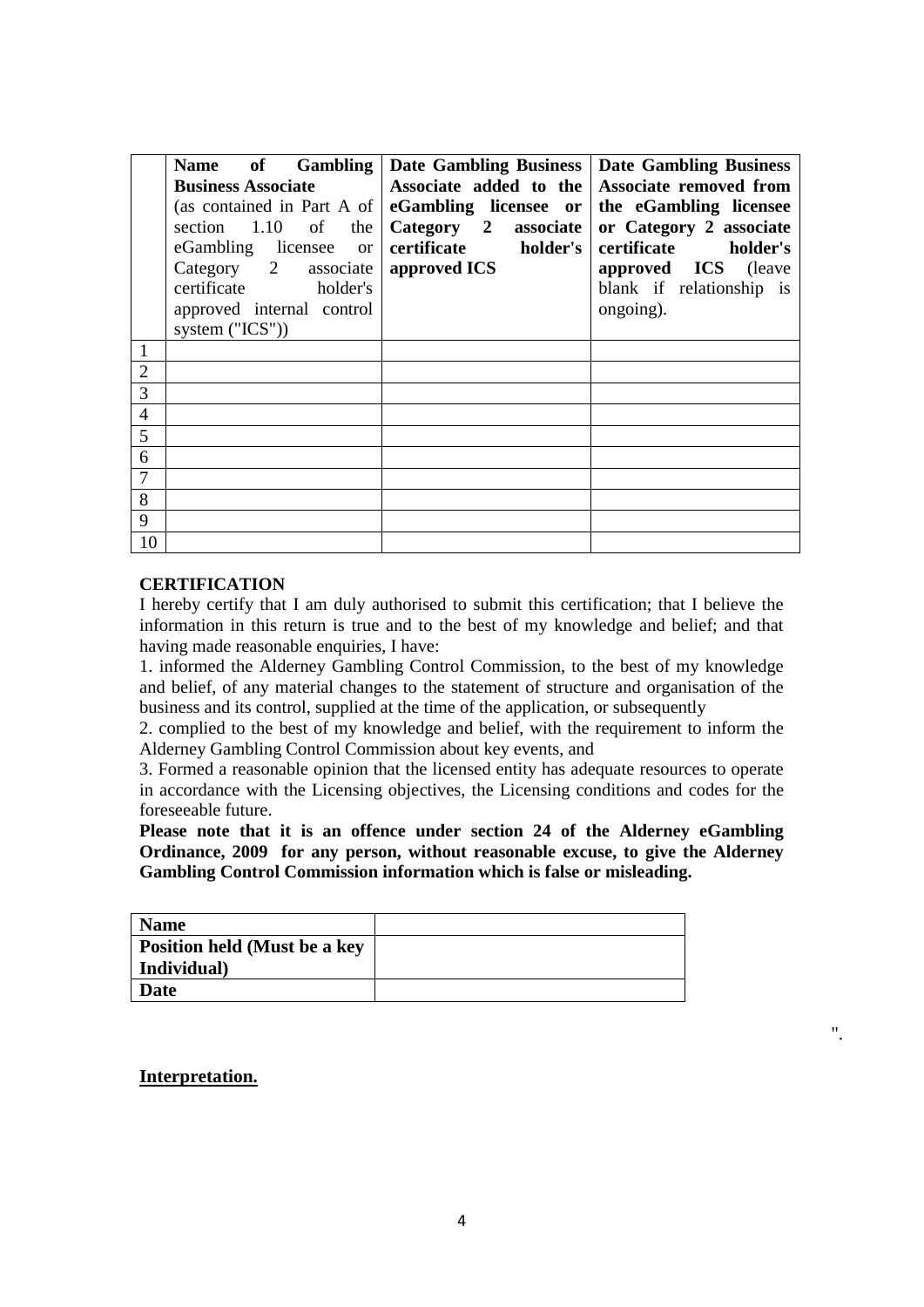**8.** (1) In these Regulations, "**the 2009 Regulations**" means the Alderney eGambling Regulations, 2009<sup>b</sup>.

(2) The Interpretation (Guernsey) Law, 1948**<sup>c</sup>** applies to the interpretation of these Regulations as it applies to the interpretation of an enactment in force in the Island of Guernsey.

(3) Any reference in these Regulations to an enactment is a reference thereto as from time to time amended, re-enacted (with or without modification), extended or applied.

#### **Citation and commencement.**

**9.** These Regulations may be cited as the Alderney eGambling (Amendment) Regulations, 2015 and shall come into force on 1<sup>st</sup> April, 2015.

Dated this 24<sup>th</sup> March, 2015

*Lord Faulkner of Worcester*

.............*.............*....................................................................

LORD FAULKNER OF WORCESTER Chairman of the Alderney Gambling Control Commission for and on behalf of the Commission.

\_\_\_\_\_\_\_\_\_\_\_\_\_\_\_\_\_\_\_\_\_\_\_\_\_\_\_\_\_\_\_\_\_\_\_\_\_\_\_\_\_\_\_\_\_\_\_\_\_\_\_\_\_\_\_\_\_\_\_\_\_\_\_\_\_\_\_\_\_

**c** Ordres en Conseil Vol. XIII, p. 355.

**b** Alderney Statutory Instrument 1/2010, as amended by Alderney Statutory Instrument 5/2010, 6/2010, 3/2011, 4/2012, 2/2013, 3/2013, 5/2013, 4/2014, 6/14 and 1/15.